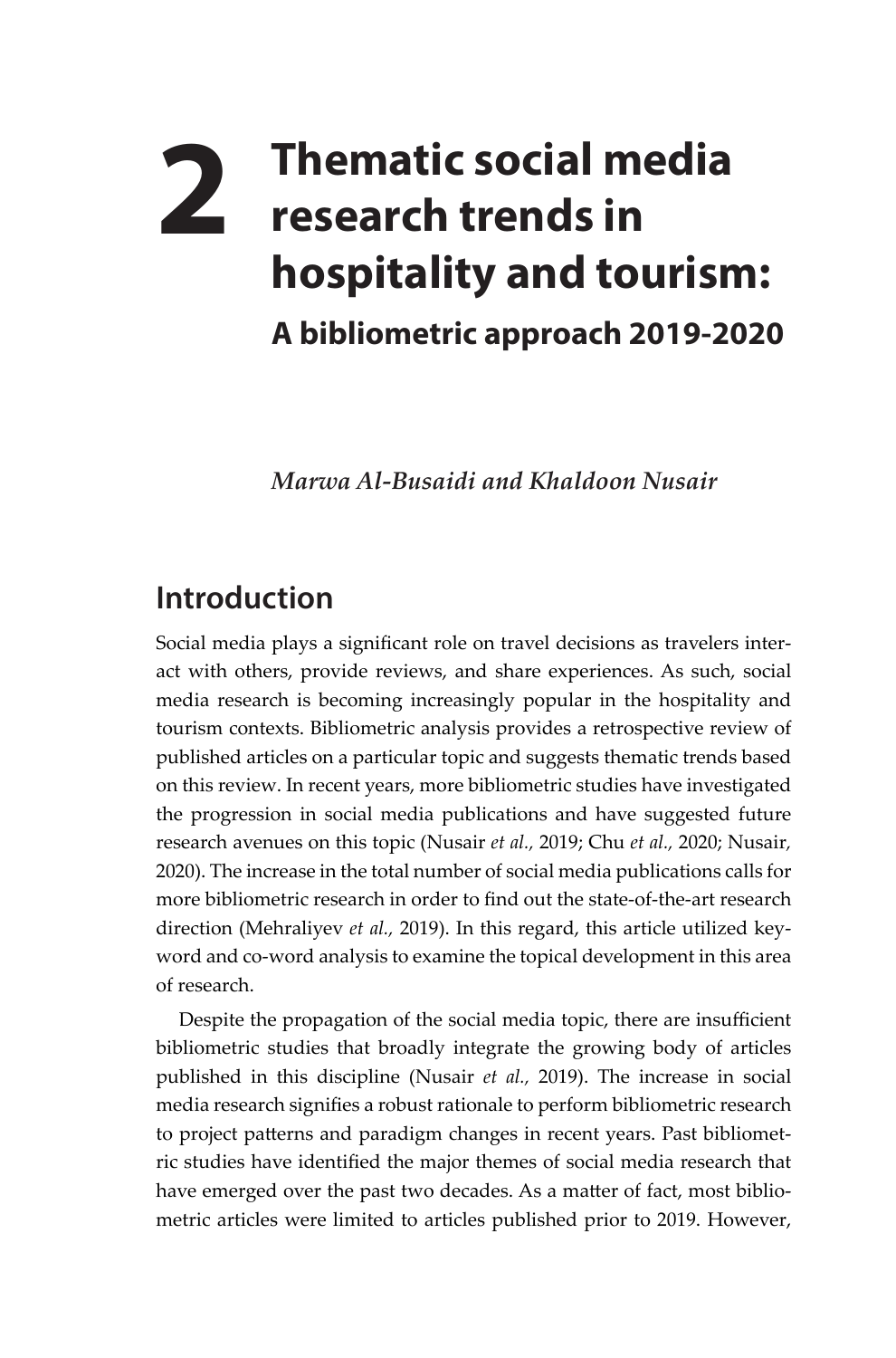in the two years 2019-2020, research in this field has witnessed tremendous thematic progress in theory and practice. While it is challenging to identify progress on a yearly basis (Kapoor *et al.*, 2018), this study utilized bibliometric analysis to reveal social media topical advancement in those two years. As such, this chapter offers a broad analysis of the recent social media literature combining co-word analysis and thematic keyword analysis between 2019-2020. The chapter concludes with proposals to the most recommended future topics for social media research in hospitality and tourism.

Specifically, the objectives of this research are to investigate co-word analysis of social media research between 2019 and 2020, examine whether keywords effectively provide a summary of the content of the article, and propose topical trends to guide future social media research.

## **Literature review**

An increasing number of bibliometric research studies have been published over the past twenty years in the domain of hospitality and tourism (Leung & Law, 2007; McKercher, 2008; Bowen & Whalen, 2017; Mariani *et al*., 2018; Mirzaalian & Halpenny, 2019; Nusair *et al.,* 2019; Nusair 2020). These studies provided overviews of topical developments in the hospitality and tourism context. For example, Bowen and Whalen (2017) conducted a review to assess the current trends which shape the tourism industry. Their study revealed several topics including 'social media' as an emerging trend in the same context. However, following a systematic literature review approach, it was found that there is a lack of bibliometric analysis papers on social media in the hospitality and tourism domain; a relatively limited number of publications were identified (McKercher, 2008; Leung *et al.*, 2013; Zeng & Gerritsen, 2014; Leung *et al.*, 2017; Lu *et al.*, 2018).

For example, Leung *et al*. (2013) conducted content analysis and reviewed 44 social media publications in hospitality and tourism studies published between 2007 and 2011 to examine the impact of social media studies. Moreover, Zeng and Gerritsen (2014) identified a wide variety of research topics and offered a broader view of social media and its influence on tourism. By analyzing 279 articles from different sources published between 2007 to 2013, the results revealed 'user-generated content' to be the most widely used term in social media studies. Furthermore, additional investigations were conducted to discover a larger scale of evolving trends in social media published articles. The first research paper in social media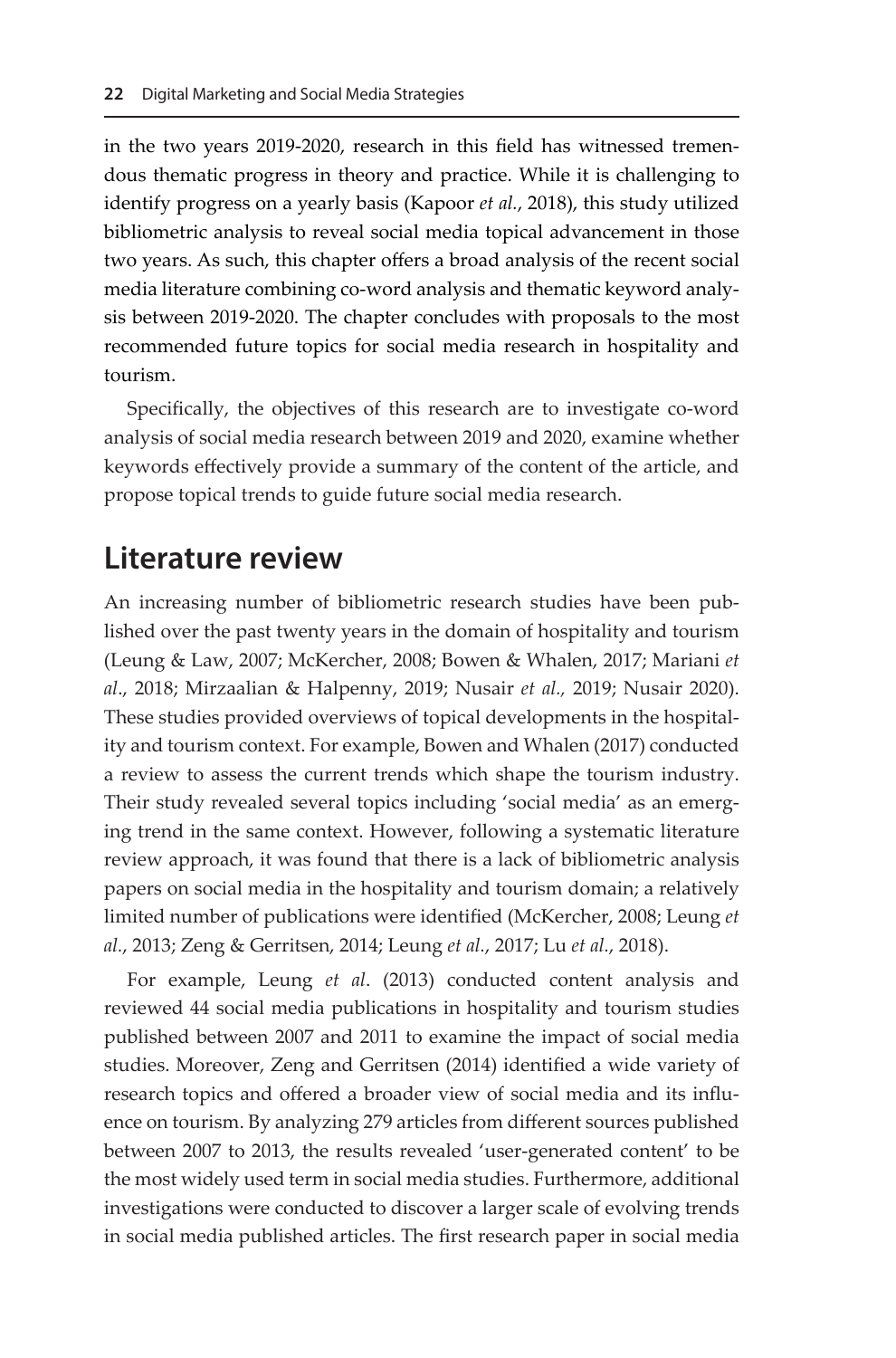to use co-citation and co-word analyses was Leung *et al.* (2017) study which covered a 9-year time span (2007-2016). A systematic bibliometric analysis was conducted to address the influence of social media using 406 articles. The results revealed a rapid growth of 'social media' topics in the period of 2012-2016. Similarly, Lu *et al.* (2018) used literature review analysis method to chart the progress of research between 2004 and 2014 in this field. After analyzing 105 social media papers published in seven journals, the report illustrated that social media research is progressing, yet remains in its initial stages, which calls for additional attention from social media scholars.

Notably, the evolving growth of social media research has recognized the need for more literature reviews to evaluate the thematic trends in social media research and to identify new emerging topics. As a result, several additional systematic reviews were conducted (Nusair *et al.,* 2019; Mehraliyev *et al.,* 2019; Mirzaalian & Halpenny, 2019; Chu *et al.,* 2020; Nusair*,* 2020). A comprehensive approach to explore the future course of social media research has been provided by Nusair *et al.* (2019). Systematic literature reviews in past research focused on peer-reviewed journals, field scholars, universities, and collaborations in inter-country studies. The study concluded with new emerging themes of research between 2011 to 2016 including: 'big data', 'netnography', 'Travel 2.0' and 'Web 2.0'. In addition, Mehraliyev *et al.* (2019) explored the growth in social media studies by conducting authorship and co-authorship analyses of 385 published papers. The study analyzed the most productive authors, their academic qualifications, regional differences, and universities networks. Furthermore, the Mirzaalian and Halpenny (2019) study is the first systematic literature review that applies social media analytics. This article reviewed hospitality and tourism studies using social media analytics collecting articles from five international electronic bibliographic databases from the previous 18 years. The findings revealed that a significant increase in social media literature reviews was noticeable since 2014. The study suggested an expansion of several approaches used in the same context.

Additionally, few recent systematic reviews of social media studies have been conducted in hospitality and tourism (Chu *et al.,* 2020; Nusair, 2020). For instance, Chu *et al.* (2020) is considered the first literature review paper on social media that covered the role of social media advertising in tourism research, provided an evaluation of the current literature, and suggested an avenue for future research in this discipline. It covered a 15-year timeframe (2004–2019) analyzing a collection of 192 articles based on eight main variables: year of publication, journal, country studied, research topic,